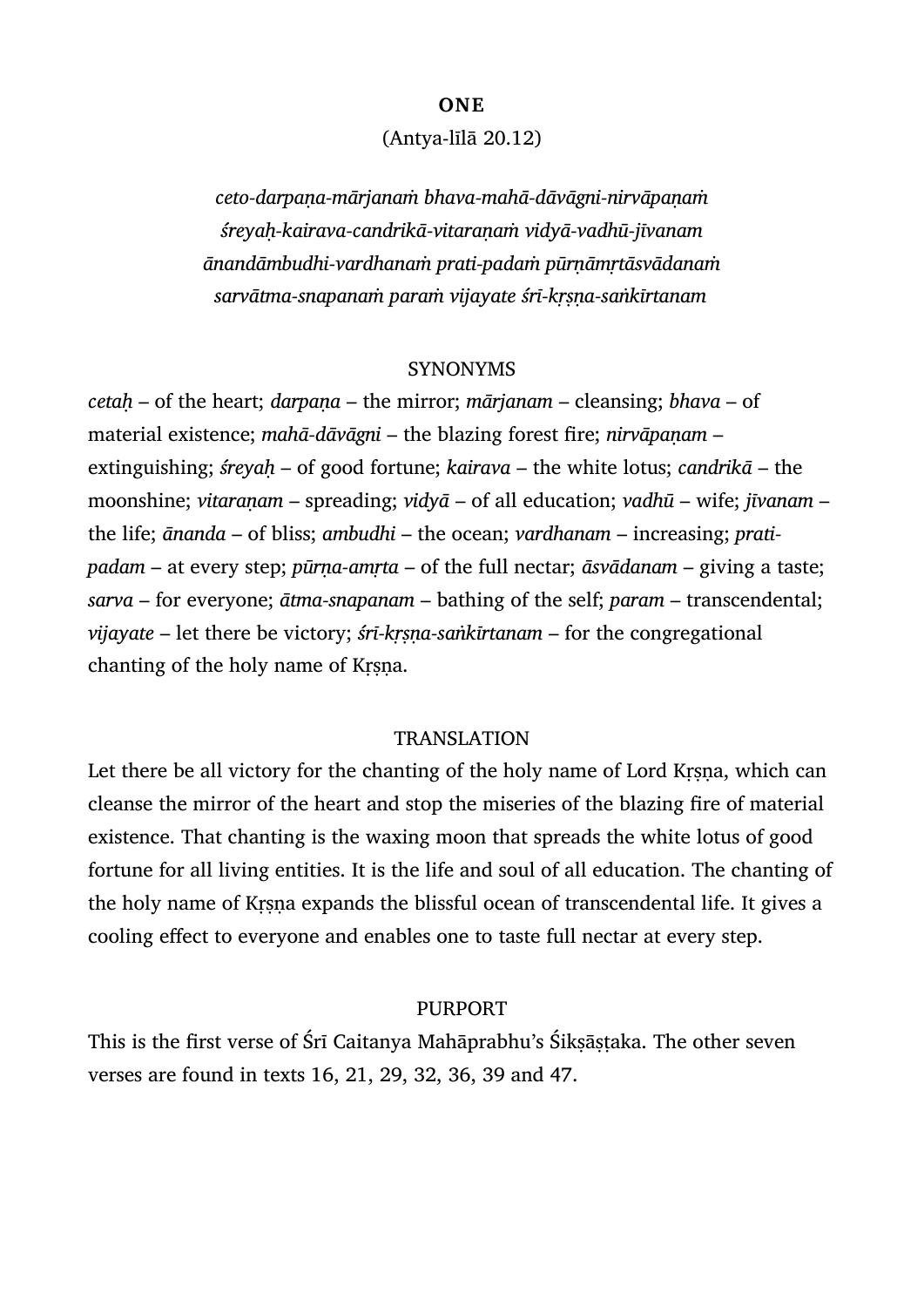#### **TWO**

### (Antya-līlā 20.16)

*nāmnām akāri bahudhā nija-sarva-śaktis tatrārpitā niyamitaḥ smaraṇe na kālaḥ etādṛśī tava kṛpā bhagavan mamāpi durdaivam īdṛśam ihājani nānurāgaḥ*

### SYNONYMS

*nāmnām* – of the holy names of the Lord; *akāri* – manifested; *bahudhā* – various kinds; *nija-sarva-śaktiḥ* – all kinds of personal potency; *tatra* – in that; *arpitā* – bestowed; *niyamitaḥ* – restricted; *smaraṇe* – in remembering; *na* – not; *kālaḥ* – consideration of time; *etādṛśī* – so much; *tava* – Your; *kṛpā* – mercy; *bhagavan* – O Lord; *mama* – My; *api* – although; *durdaivam* – misfortune; *īdṛśam* – such; *iha* – in this (the holy name); *ajani* – was born; *na* – not; *anurāgaḥ* – attachment.

### **TRANSLATION**

My Lord, O Supreme Personality of Godhead, in Your holy name there is all good fortune for the living entity, and therefore You have many names, such as Kṛṣṇa and Govinda, by which You expand Yourself. You have invested all Your potencies in those names, and there are no hard and fast rules for remembering them. My dear Lord, although You bestow such mercy upon the fallen, conditioned souls by liberally teaching Your holy names, I am so unfortunate that I commit offenses while chanting the holy name, and therefore I do not achieve attachment for chanting.

### **THREE**

(Antya-līlā 20.21)

*tṛṇād api sunīcena taror iva sahiṣṇunā amāninā mānadena kīrtanīyaḥ sadā hariḥ*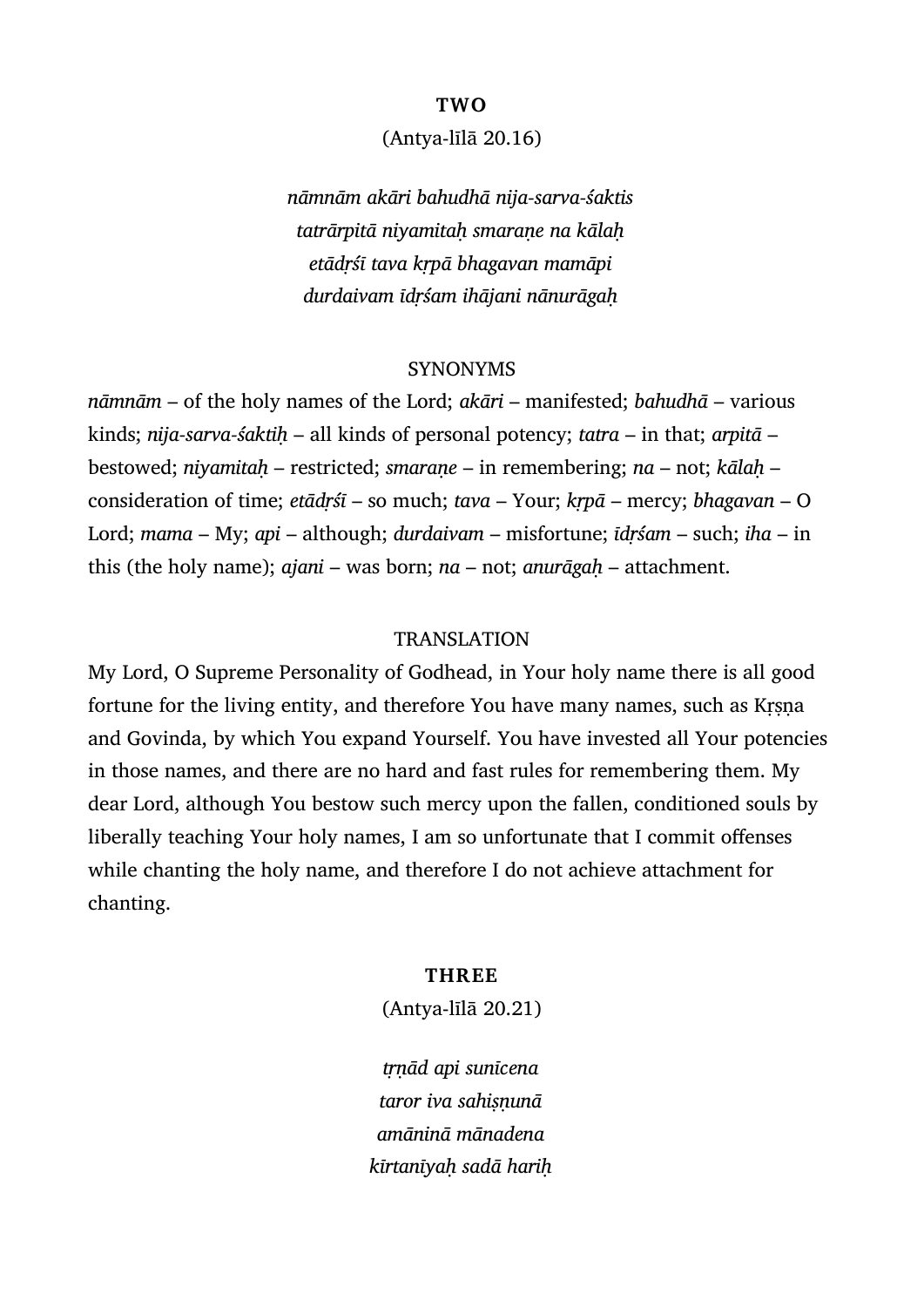### **SYNONYMS**

*tṛṇāt api* – than downtrodden grass; *sunīcena* – being lower; *taroḥ* – than a tree; *iva* – like; *sahiṣṇunā* – with tolerance; *amāninā* – without being puffed up by false pride; *mānadena* – giving respect to all; *kīrtanīyaḥ* – to be chanted; *sadā* – always; *hariḥ* – the holy name of the Lord.

### TRANSLATION

One who thinks himself lower than the grass, who is more tolerant than a tree, and who does not expect personal honor but is always prepared to give all respect to others can very easily always chant the holy name of the Lord.

## **FOUR**

(Antya-līlā 20.29)

*na dhanaṁ na janaṁ na sundarīṁ kavitāṁ vā jagadīśa kāmaye mama janmani jamanīśvare bhavatād bhaktir ahaitukī tvayi*

# SYNONYMS

*na* – not; *dhanam* – riches; *na* – not; *janam* – followers; *na* – not; *sundarīm* – a very beautiful woman; *kavitām* – fruitive activities described in flowery language; *vā* – or; *jagat-īśa* – O Lord of the universe; *kāmaye* – I desire; *mama* – My; *janmani* – in birth; *janmani* – after birth; *īśvare* – unto the Supreme Personality of Godhead; *bhavatāt* – let there be; *bhaktiḥ* – devotional service; *ahaitukī* – with no motives; *tvayi* – unto You.

# TRANSLATION

O Lord of the universe, I do not desire material wealth, materialistic followers, a beautiful wife or fruitive activities described in flowery language. All I want, life after life, is unmotivated devotional service to You.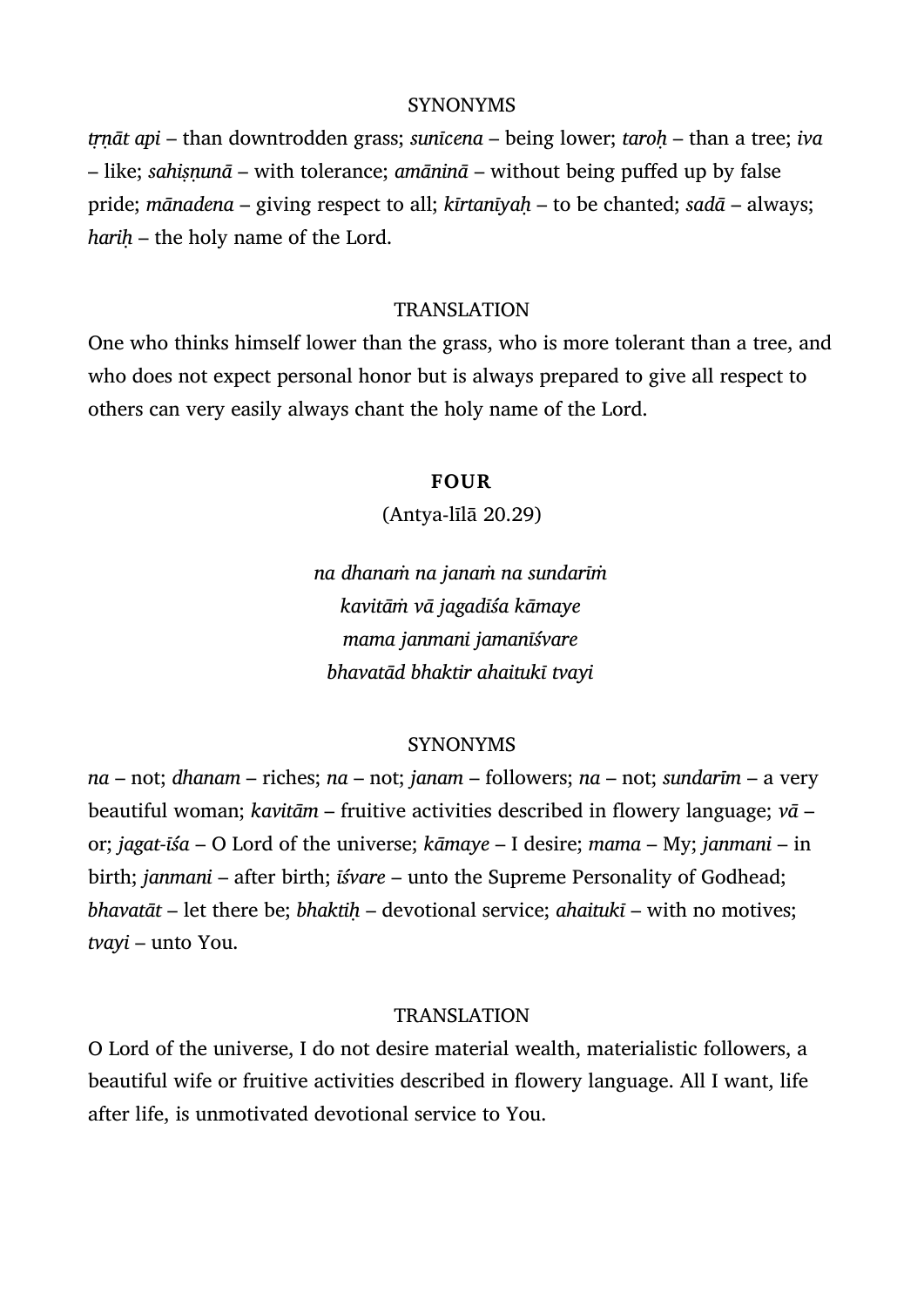## **FIVE**

# (Antya-līlā 20.32)

*ayi nanda-tanuja kiṅkaraṁ patitaṁ māṁ viṣame bhavāmbudhau kṛpayā tava pāda-paṅkajasthita-dhūlī-sadṛśaṁ vicintaya*

### SYNONYMS

*ayi* – oh, My Lord; *nanda-tanuja* – the son of Nanda Mahārāja, Kṛṣṇa; *kiṅkaram* – the servant; *patitam* – fallen; *mām* – Me; *viṣame* – horrible; *bhava-ambudhau* – in the ocean of nescience; *kṛpayā* – by causeless mercy; *tava* – Your; *pāda-paṅkaja* – lotus feet; *sthita* – situated at; *dhūlī-sadṛśam* – like a particle of dust; *vicintaya* – kindly consider.

### TRANSLATION

Oh, My Lord, O Kṛṣṇa, son of Mahārāja Nanda, I am Your eternal servant, but because of My own fruitive acts, I have fallen in this horrible ocean of nescience. Now please be causelessly merciful to Me. Consider Me a particle of dust at Your lotus feet.

# **SIX**

### Antya-līlā 20.36

*nayanaṁ galad-aśru-dhārayā vadanaṁ gadgada-ruddhayā girā pulakair nicitaṁ vapuḥ kadā, tava nāma-grahaṇe bhaviṣyati*

### SYNONYMS

*nayanam* – the eyes; *galat-aśru-dhārayā* – by streams of tears running down; *vadanam* – mouth; *gadgada* – faltering; *ruddhayā* – choked up; *girā* – with words; *pulakaiḥ* – with erection of the hairs due to transcendental happiness; *nicitam* –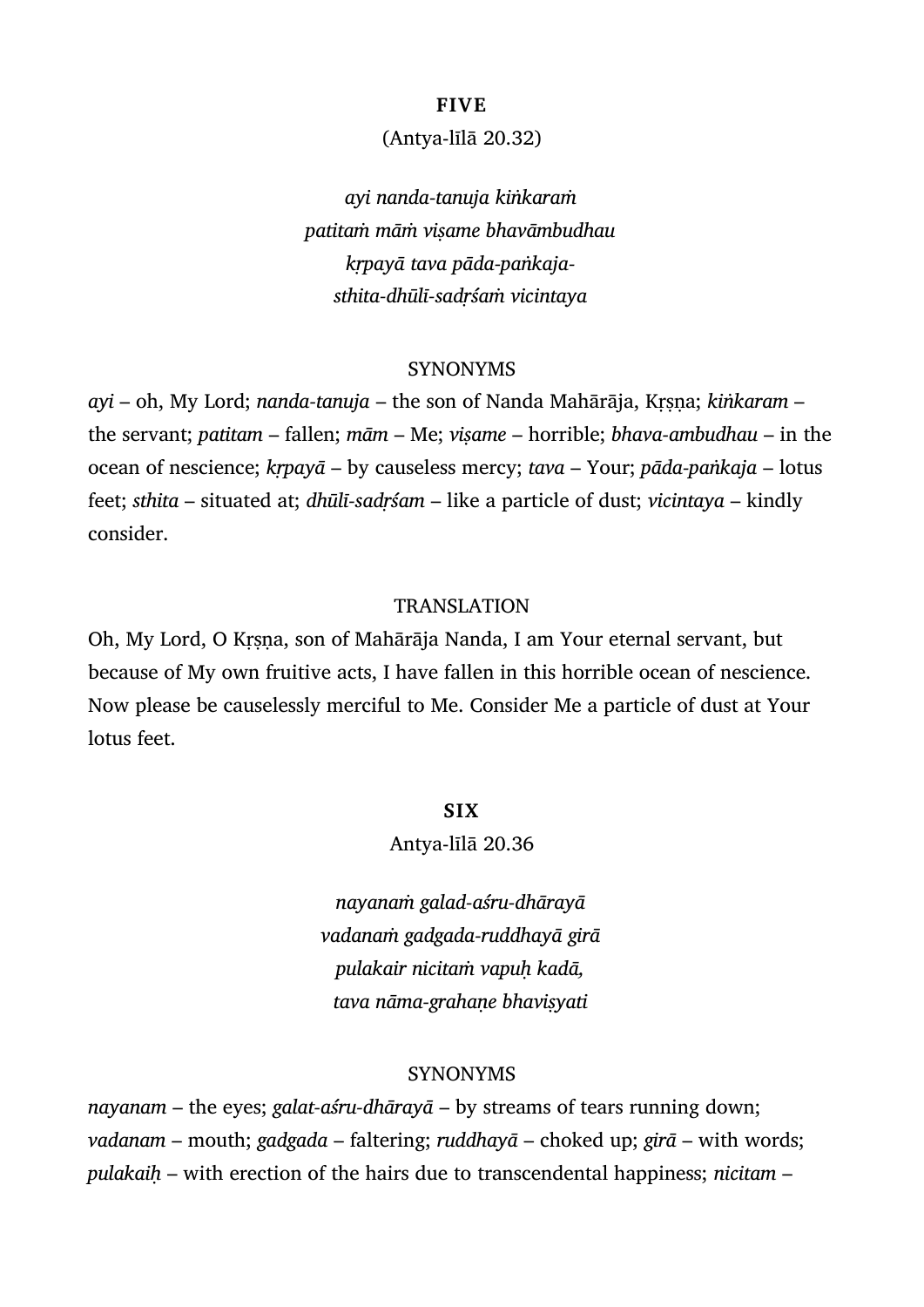covered; *vapuḥ* – the body; *kadā* – when; *tava* – Your; *nāma-grahaṇe* – in chanting the name; *bhaviṣyati* – will be.

# TRANSLATION

My dear Lord, when will My eyes be beautified by filling with tears that constantly glide down as I chant Your holy name? When will My voice falter and all the hairs on My body stand erect in transcendental happiness as I chant Your holy name?

### **SEVEN**

Antya-līlā 20.39

*yugāyitaṁ nimeṣeṇa cakṣuṣā prāvṛṣāyitam śūnyāyitaṁ jagat sarvaṁ govinda-viraheṇa me*

### SYNONYMS

*yugāyitam* – appearing like a great millennium; *nimeṣeṇa* – by a moment; *cakṣuṣā* – from the eyes; *prāvṛṣāyitam* – tears falling like torrents of rain; *śūnyāyitam* – appearing void; *jagat* – the world; *sarvam* – all; *govinda* – from Lord Govinda, Krsna; *virahena me* – by My separation.

### TRANSLATION

My Lord Govinda, because of separation from You, I consider even a moment a great millennium. Tears flow from My eyes like torrents of rain, and I see the entire world as void.

### **EIGHT**

(Antya-līlā 20.47)

*āśliṣya vā pāda-ratāṁ pinaṣṭu mām adarśanān marma-hatāṁ karotu vā yathā tathā vā vidadhātu lampaṭo*